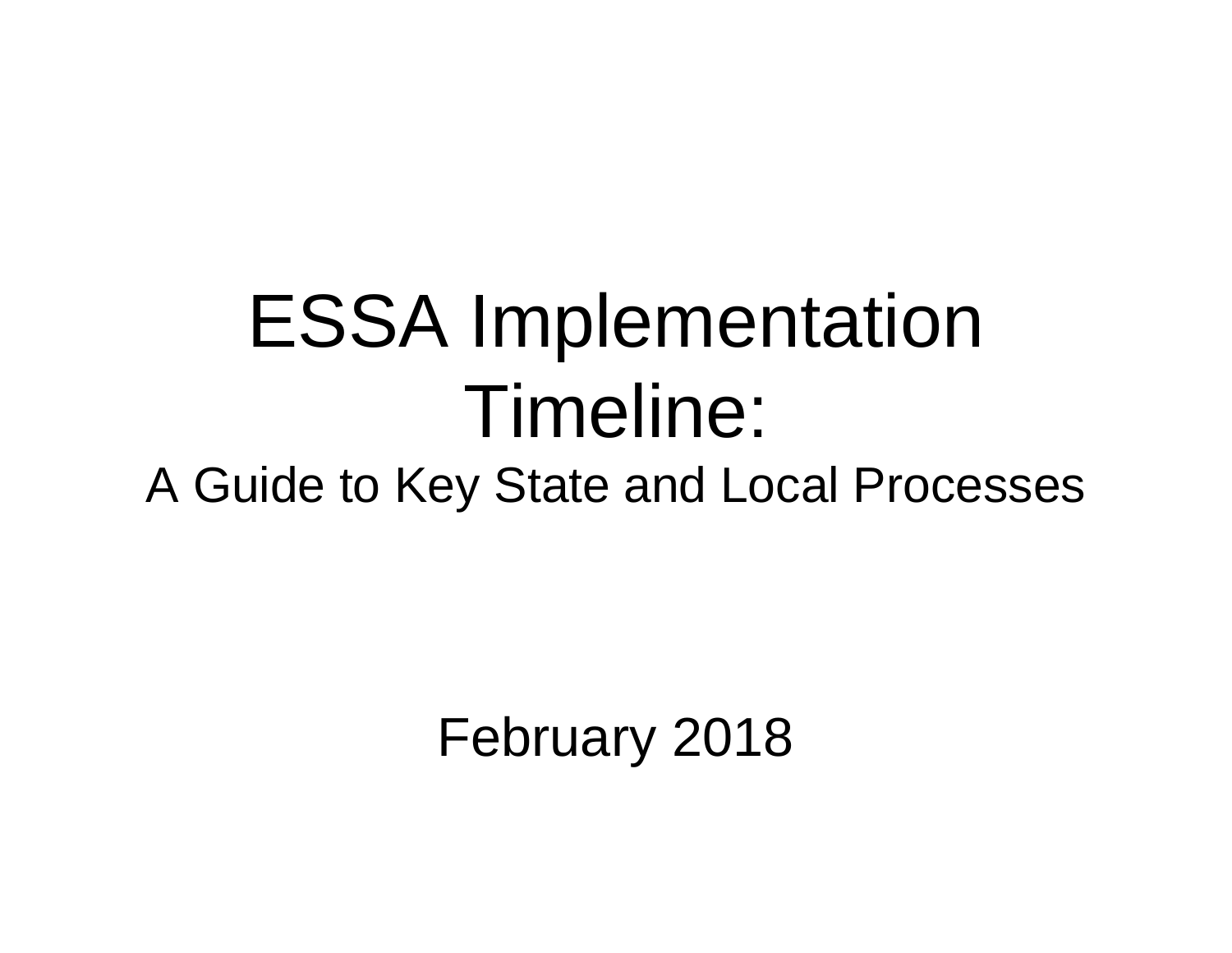

#### **THE COUNCIL OF CHIEF STATE SCHOOL OFFICERS**

The Council of Chief State School Officers (CCSSO) is a nonpartisan, nationwide, nonprofit organization of public officials who head departments of elementary and secondary education in the states, the District of Columbia, the Department of Defense Education Activity, and five U.S. extra-state jurisdictions. CCSSO provides leadership, advocacy, and technical assistance on major educational issues. The Council seeks member consensus on major educational issues and expresses their views to civic and professional organizations, federal agencies, Congress, and the public.

#### **ESSA Implementation Timeline: A Guide to Key State and Local Processes**

We are grateful to our partners at **[EducationCounsel](http://educationcounsel.com/)** for their help in developing this guide, as well as the many partners who offered feedback and contributed to this publication, including: AASA: The School Superintendents Association, the National Association of Secondary School Principals, the National Education Association, the National PTA, the National School Boards Association, and Partners for Each and Every Child, a project of the Opportunity Institute.

> Authors: Melissa McGrath, Director of Communications, CCSSO Kathryn Young, Senior Policy Advisor, EducationCounsel Emily Webb, Policy Assistant, EducationCounsel

#### COUNCIL OF CHIEF STATE SCHOOL OFFICERS

Carey Wright (Mississippi), President Carissa Miller, Interim Executive Director

Council of Chief State School Officers One Massachusetts Avenue, NW, Suite 700 Washington, DC 20001-1431 Phone (202) 336-7000 Fax (202) 408-8072 [www.ccsso.org](http://www.ccsso.org/)



© 2018 by the Council of Chief State School Officers, *ESSA Implementation Timeline: A Guide to Key State and Local Processes*, except where otherwise noted, is licensed under a Creative Commons Attribution 4.0 International License http:// creativecommons.org/licenses/by/4.0 it is available at [www.ccsso.org](http://www.ccsso.org/).  $\mathcal{P}$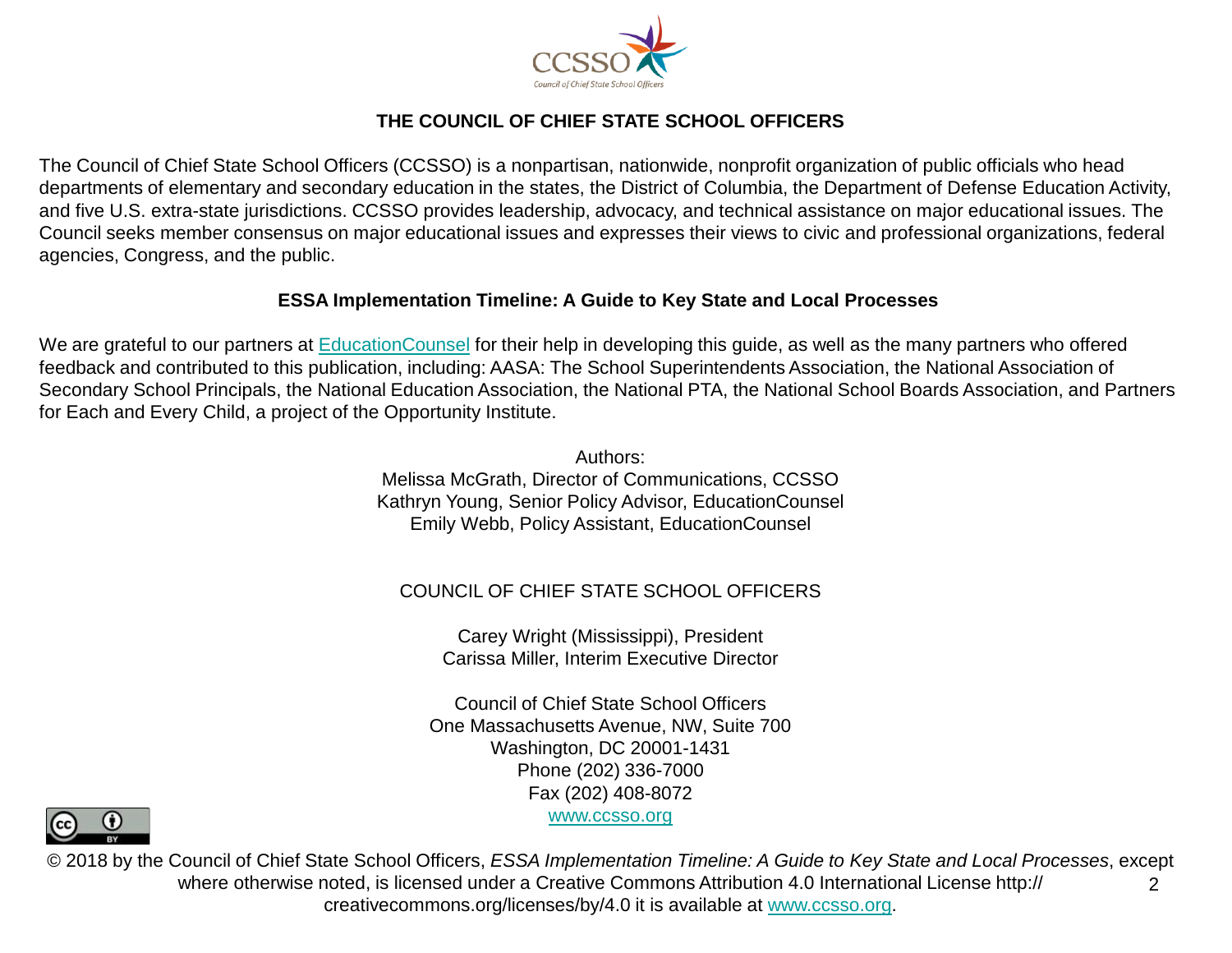### ESSA Implementation Timeline: A Guide to Key State and Local Processes

State and local educational agencies (SEAs and LEAs) are currently in various stages of implementing the Every Student Succeeds Act (ESSA), with a majority of ESSA state plans already approved and moving forward. SEAs and LEAs are planning for and working to fulfill the law's requirements, as well as seizing upon new opportunities to partner with stakeholders to improve education for all students.

The following timeline outlines key state and local actions and planning processes in these initial years of implementing new **accountability, reporting,** and **school improvement systems**, from the 2017-18 school year through 2020-21 and beyond. It also documents **application and funding timelines** for federal programs under ESSA, as well as opportunities and expectations for **continuous improvement** over time. The timeline highlights both the commonalities across states in actions and timing under the law, but also the variation in timing as SEAs and LEAs implement the law within their unique contexts (indicated through visual "windows" of time).

States can use this guide as a visual tool and conversation-starter as they engage with LEAs and other stakeholders in the implementation of ESSA and related education work. The timeline is **meant to be customized to fit a state's specific context and timeframes**, in order to provide LEAs and other stakeholders with a sense of opportunities and requirements over the coming months and years. In particular, the timeline highlights opportunities and requirements for meaningful stakeholder engagement.

The **Key Terms** section of the tool further describes accountability and school improvement opportunities and requirements, and the **Key Resources** section provides further information, research, and best practices on accountability, school improvement, and stakeholder engagement.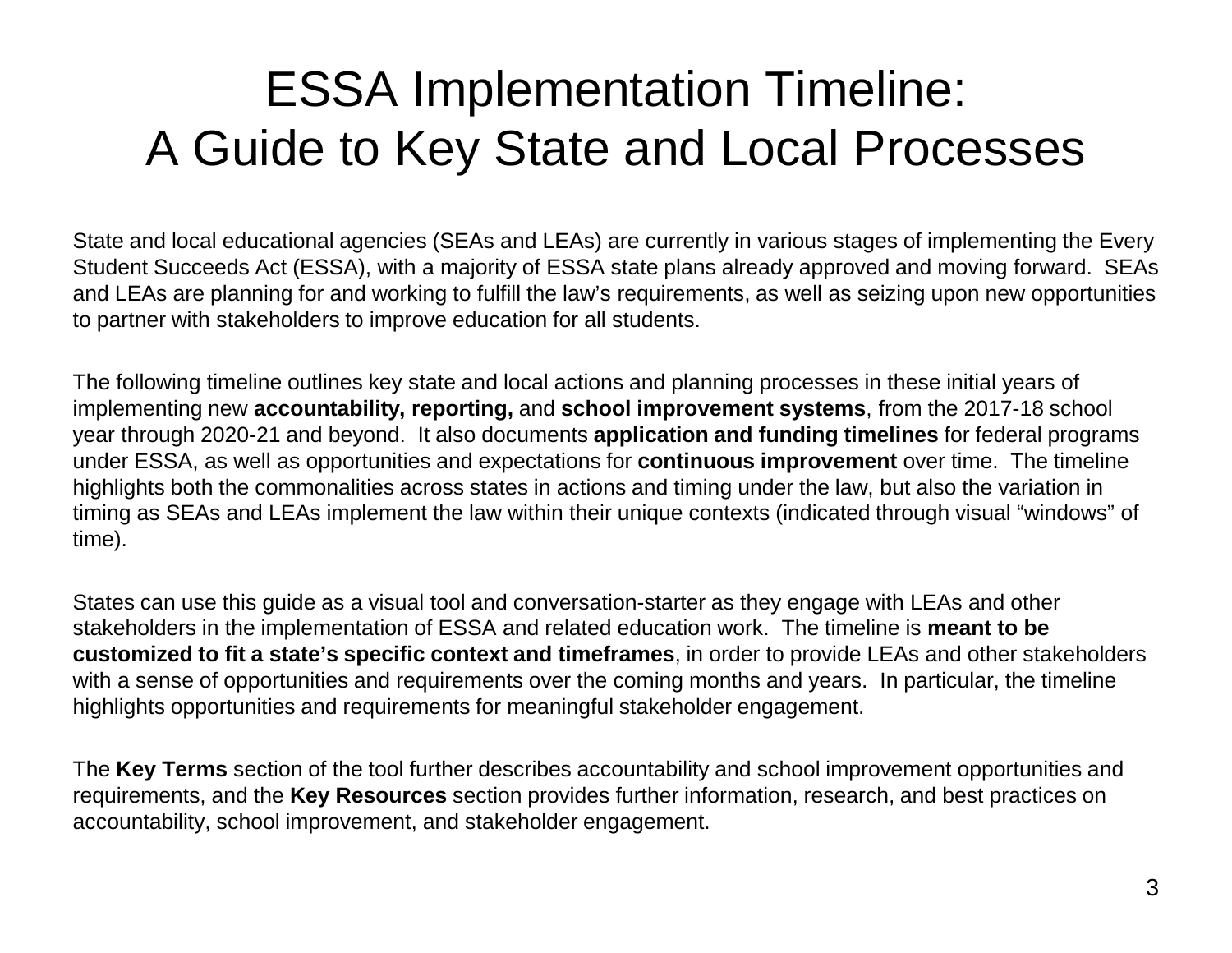**ESSA SEA to LEA Timeline 2017-18 School Year**



*Teal color indicates further description of these terms/decision points/actions and statutory requirements*

**School** 

**ESSA Accountability and** 

ESSA

Accountability and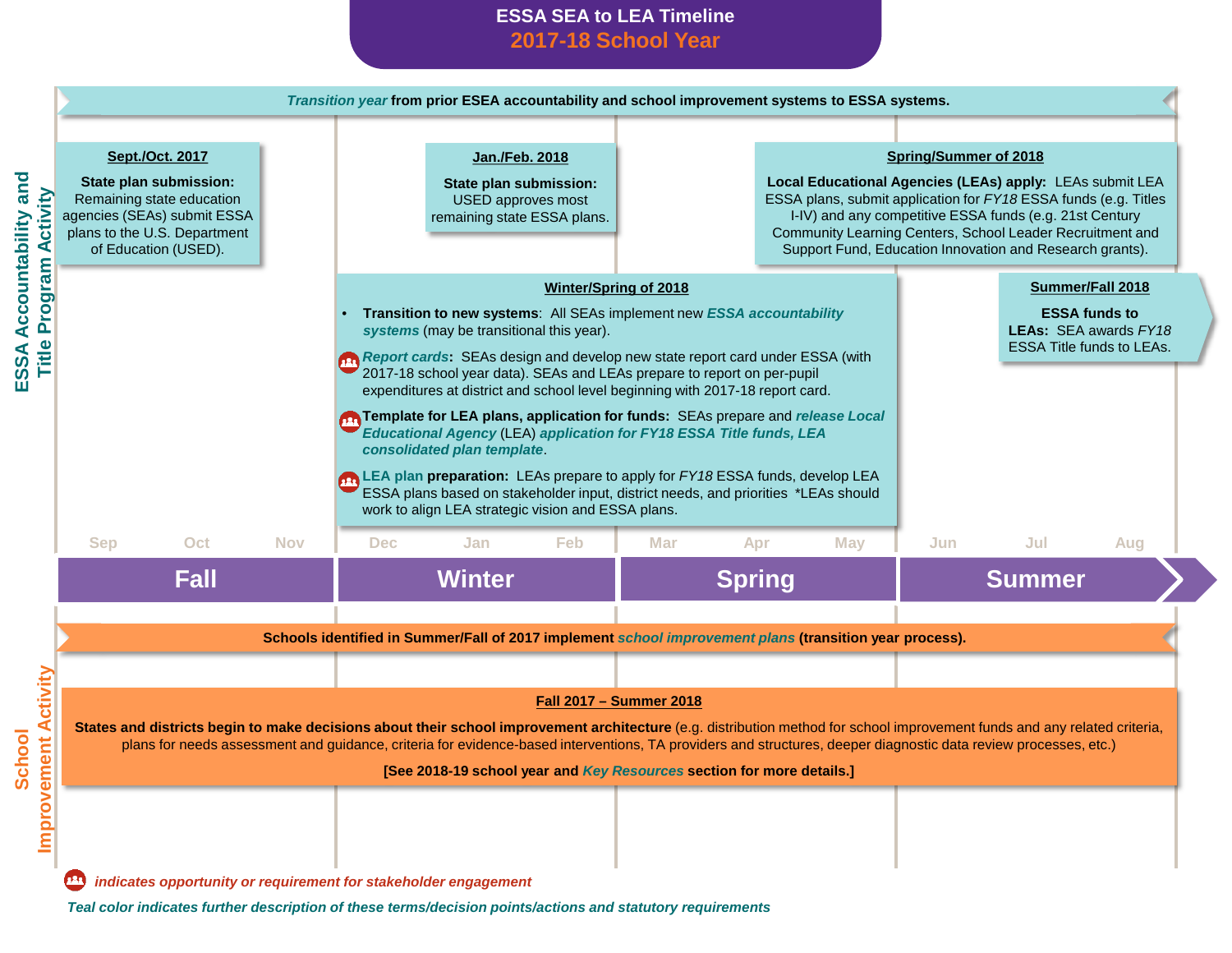#### **ESSA SEA to LEA Timeline 2018-19 School Year**

| Fall of 2018/Winter of 2019<br>School identification/ratings: SEAs release school ratings to LEAs ("annual<br>meaningful differentiation") and identify schools for support and improvement<br>from 2017-18 school year (CSI, TSI, ATSI schools, depending on SEA timeline).<br>Report cards: SEAs and LEAs release report cards (with 2017-18 school year data,<br>including per-pupil expenditures). |                                                                                                                                                                                     |            |            |                                                                                                                                                                                                                                                                                                       | Summer 2019<br>LEAs apply: LEAs apply for FY19 ESSA Title funds, and any<br>competitive ESSA funds (e.g. 21st Century Community Learning<br>Centers, School Leader Recruitment and Support Fund, Education<br>Innovation and Research grants). |            |     |               |     |     |                                                                                                              |
|--------------------------------------------------------------------------------------------------------------------------------------------------------------------------------------------------------------------------------------------------------------------------------------------------------------------------------------------------------------------------------------------------------|-------------------------------------------------------------------------------------------------------------------------------------------------------------------------------------|------------|------------|-------------------------------------------------------------------------------------------------------------------------------------------------------------------------------------------------------------------------------------------------------------------------------------------------------|------------------------------------------------------------------------------------------------------------------------------------------------------------------------------------------------------------------------------------------------|------------|-----|---------------|-----|-----|--------------------------------------------------------------------------------------------------------------|
| ESSA Accountability an<br>Title Program Activity                                                                                                                                                                                                                                                                                                                                                       | Summer/Fall 2018<br><b>ESSA funds to LEAs: SEA</b><br>awards FY18 ESSA Title funds to<br>LEAs.                                                                                      |            |            |                                                                                                                                                                                                                                                                                                       |                                                                                                                                                                                                                                                |            |     |               |     |     | Summer/Fall 2019<br><b>ESSA funds to</b><br><b>LEAs: SEA awards FY19</b><br><b>ESSA Title funds to LEAs.</b> |
| <b>Sep</b>                                                                                                                                                                                                                                                                                                                                                                                             | <b>Oct</b>                                                                                                                                                                          | <b>Nov</b> | <b>Dec</b> | <b>Jan</b>                                                                                                                                                                                                                                                                                            | Feb                                                                                                                                                                                                                                            | <b>Mar</b> | Apr | <b>May</b>    | Jun | Jul | Aug                                                                                                          |
|                                                                                                                                                                                                                                                                                                                                                                                                        | <b>Fall</b><br><b>Winter</b>                                                                                                                                                        |            |            |                                                                                                                                                                                                                                                                                                       | <b>Spring</b>                                                                                                                                                                                                                                  |            |     | <b>Summer</b> |     |     |                                                                                                              |
|                                                                                                                                                                                                                                                                                                                                                                                                        |                                                                                                                                                                                     |            |            | Transition to new school improvement processes under ESSA.                                                                                                                                                                                                                                            |                                                                                                                                                                                                                                                |            |     |               |     |     |                                                                                                              |
|                                                                                                                                                                                                                                                                                                                                                                                                        |                                                                                                                                                                                     |            |            | <u> Fall 2018 - Spring 2019</u><br>School improvement planning year: LEAs and schools get planning year underway to develop school improvement plans for<br>2017-18 schools identified (or implement improvement plans, in some states).                                                              |                                                                                                                                                                                                                                                |            |     |               |     |     |                                                                                                              |
|                                                                                                                                                                                                                                                                                                                                                                                                        |                                                                                                                                                                                     |            |            |                                                                                                                                                                                                                                                                                                       |                                                                                                                                                                                                                                                |            |     |               |     |     |                                                                                                              |
|                                                                                                                                                                                                                                                                                                                                                                                                        | Development of LEA applications for funds: SEAs determine method for allocating school improvement funds to LEAs and<br>develop LEA applications for FY18 school improvement funds. |            |            |                                                                                                                                                                                                                                                                                                       |                                                                                                                                                                                                                                                |            |     |               |     |     |                                                                                                              |
|                                                                                                                                                                                                                                                                                                                                                                                                        | School improvement plan templates and resources:                                                                                                                                    |            |            | A. SEAs develop any school improvement plan resources (e.g. school improvement plan template, needs assessment,<br>guidance/TA, evidence-based interventions, effective parent and family engagement strategies).<br>• LEAs provide templates/guidance for school-level improvement plans (TSI/ATSI). |                                                                                                                                                                                                                                                |            |     |               |     |     |                                                                                                              |

*Teal color indicates further description of these terms/decision points/actions and statutory requirements*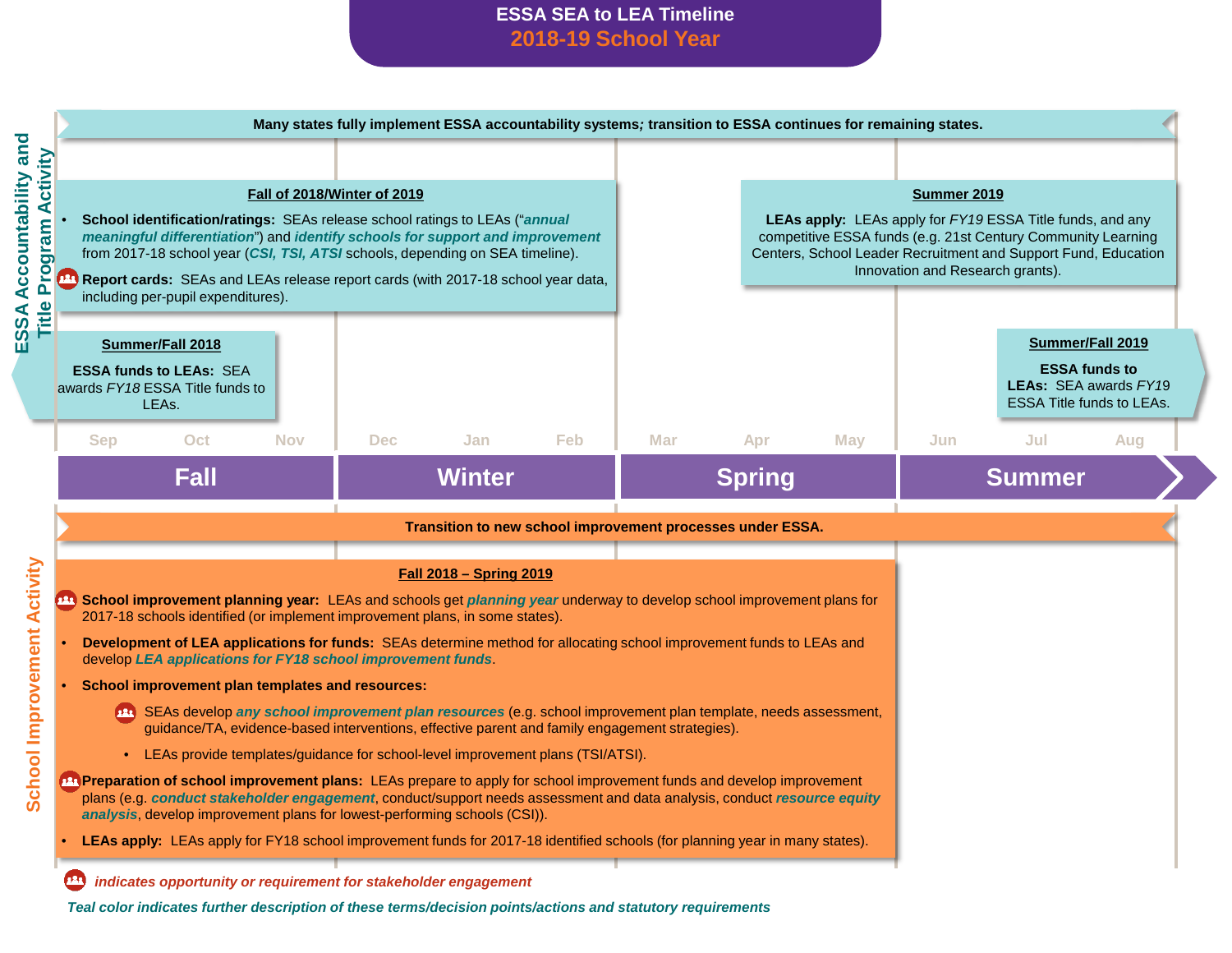#### **ESSA SEA to LEA Timeline 2019-20 School Year**

|                                                                                                                                                                                                                                                                                                                                                                                                                                                                                                                                                                                                                                                                              |                                                                                                                                                                                                                                   |                                                                                                                                                                                                                                                                                                                                                                                                                                                                                                                |            | First year of fully implementing new ESSA accountability systems in nearly all states; systems continuously improve over time. |     |            |               |            |                                                                                                                                                                                                                                                |               |                                                                                                         |
|------------------------------------------------------------------------------------------------------------------------------------------------------------------------------------------------------------------------------------------------------------------------------------------------------------------------------------------------------------------------------------------------------------------------------------------------------------------------------------------------------------------------------------------------------------------------------------------------------------------------------------------------------------------------------|-----------------------------------------------------------------------------------------------------------------------------------------------------------------------------------------------------------------------------------|----------------------------------------------------------------------------------------------------------------------------------------------------------------------------------------------------------------------------------------------------------------------------------------------------------------------------------------------------------------------------------------------------------------------------------------------------------------------------------------------------------------|------------|--------------------------------------------------------------------------------------------------------------------------------|-----|------------|---------------|------------|------------------------------------------------------------------------------------------------------------------------------------------------------------------------------------------------------------------------------------------------|---------------|---------------------------------------------------------------------------------------------------------|
| <b>Program Activity</b><br>122                                                                                                                                                                                                                                                                                                                                                                                                                                                                                                                                                                                                                                               | including per-pupil expenditures).                                                                                                                                                                                                | Fall of 2019/Winter of 2020<br>School identification/ratings: SEAs release school ratings to LEAs ("annual<br>meaningful differentiation") and identify schools for support and improvement<br>from 2018-19 school year (SY) (using transitional data in some states).<br>Exit and more rigorous interventions: SEAs exit any schools that meet exit<br>criteria, and move some non-exiting schools to more rigorous interventions.<br>Report cards: SEAs and LEAs release report cards (with SY 2018-19 data, |            |                                                                                                                                |     |            |               |            | Summer 2020<br>LEAs apply: LEAs apply for FY20 ESSA Title funds, and any<br>competitive ESSA funds (e.g. 21st Century Community Learning<br>Centers, School Leader Recruitment and Support Fund, Education<br>Innovation and Research grants). |               |                                                                                                         |
| Title                                                                                                                                                                                                                                                                                                                                                                                                                                                                                                                                                                                                                                                                        | Summer/Fall 2019<br><b>ESSA funds to LEAs: SEA</b><br>awards FY19 ESSA Title funds to<br>LEAs.                                                                                                                                    |                                                                                                                                                                                                                                                                                                                                                                                                                                                                                                                |            |                                                                                                                                |     |            |               |            |                                                                                                                                                                                                                                                |               | Summer/Fall 2020<br><b>ESSA funds to</b><br><b>LEAs:</b> State awards FY20<br>ESSA Title funds to LEAs. |
| <b>Sep</b>                                                                                                                                                                                                                                                                                                                                                                                                                                                                                                                                                                                                                                                                   | Oct                                                                                                                                                                                                                               | <b>Nov</b>                                                                                                                                                                                                                                                                                                                                                                                                                                                                                                     | <b>Dec</b> | Jan                                                                                                                            | Feb | <b>Mar</b> | Apr           | <b>May</b> | <b>Jun</b>                                                                                                                                                                                                                                     | Jul           | Aug                                                                                                     |
|                                                                                                                                                                                                                                                                                                                                                                                                                                                                                                                                                                                                                                                                              | <b>Fall</b>                                                                                                                                                                                                                       |                                                                                                                                                                                                                                                                                                                                                                                                                                                                                                                |            | <b>Winter</b>                                                                                                                  |     |            | <b>Spring</b> |            |                                                                                                                                                                                                                                                | <b>Summer</b> |                                                                                                         |
|                                                                                                                                                                                                                                                                                                                                                                                                                                                                                                                                                                                                                                                                              | <b>Fall 2019</b><br><b>School improvement funds to</b><br>schools: LEAs award FY18 school<br>improvement funds to SY 2017-18 CSI<br>schools for planning and<br>implementation (and any TSI/ATSI,<br>depending on SEA timelines). |                                                                                                                                                                                                                                                                                                                                                                                                                                                                                                                |            |                                                                                                                                |     |            |               |            |                                                                                                                                                                                                                                                |               |                                                                                                         |
|                                                                                                                                                                                                                                                                                                                                                                                                                                                                                                                                                                                                                                                                              |                                                                                                                                                                                                                                   |                                                                                                                                                                                                                                                                                                                                                                                                                                                                                                                |            | <b>Fall 2019 - Spring 2020</b>                                                                                                 |     |            |               |            |                                                                                                                                                                                                                                                |               |                                                                                                         |
| <b>An School improvement planning year:</b> LEAs and schools get planning year underway to develop school improvement plans for<br>2018-19 schools identified (or implement improvement plan, in some states).<br>Release of LEA applications for funds: SEAs release LEA applications for FY19 school improvement funds.<br><b>Preparation of school improvement plans:</b> LEAs prepare to apply for school improvement funds and develop improvement<br>plans (e.g. conduct and document stakeholder engagement, conduct/support needs assessment and data analysis, conduct<br>resource equity analysis, develop improvement plans for lowest-performing schools (CSI)). |                                                                                                                                                                                                                                   |                                                                                                                                                                                                                                                                                                                                                                                                                                                                                                                |            |                                                                                                                                |     |            |               |            |                                                                                                                                                                                                                                                |               |                                                                                                         |
|                                                                                                                                                                                                                                                                                                                                                                                                                                                                                                                                                                                                                                                                              | LEAs apply: LEAs apply for FY19 school improvement funds for 2018-19 schools identified (for planning year in many states)<br>and submit school improvement plans.                                                                |                                                                                                                                                                                                                                                                                                                                                                                                                                                                                                                |            |                                                                                                                                |     |            |               |            |                                                                                                                                                                                                                                                |               |                                                                                                         |
| $\mathbf{H}$                                                                                                                                                                                                                                                                                                                                                                                                                                                                                                                                                                                                                                                                 | indicates opportunity or requirement for stakeholder engagement<br>Teal color indicates further description of these terms/decision points/actions and statutory requirements                                                     |                                                                                                                                                                                                                                                                                                                                                                                                                                                                                                                |            |                                                                                                                                |     |            |               |            |                                                                                                                                                                                                                                                |               |                                                                                                         |

Council of Chief State School Officers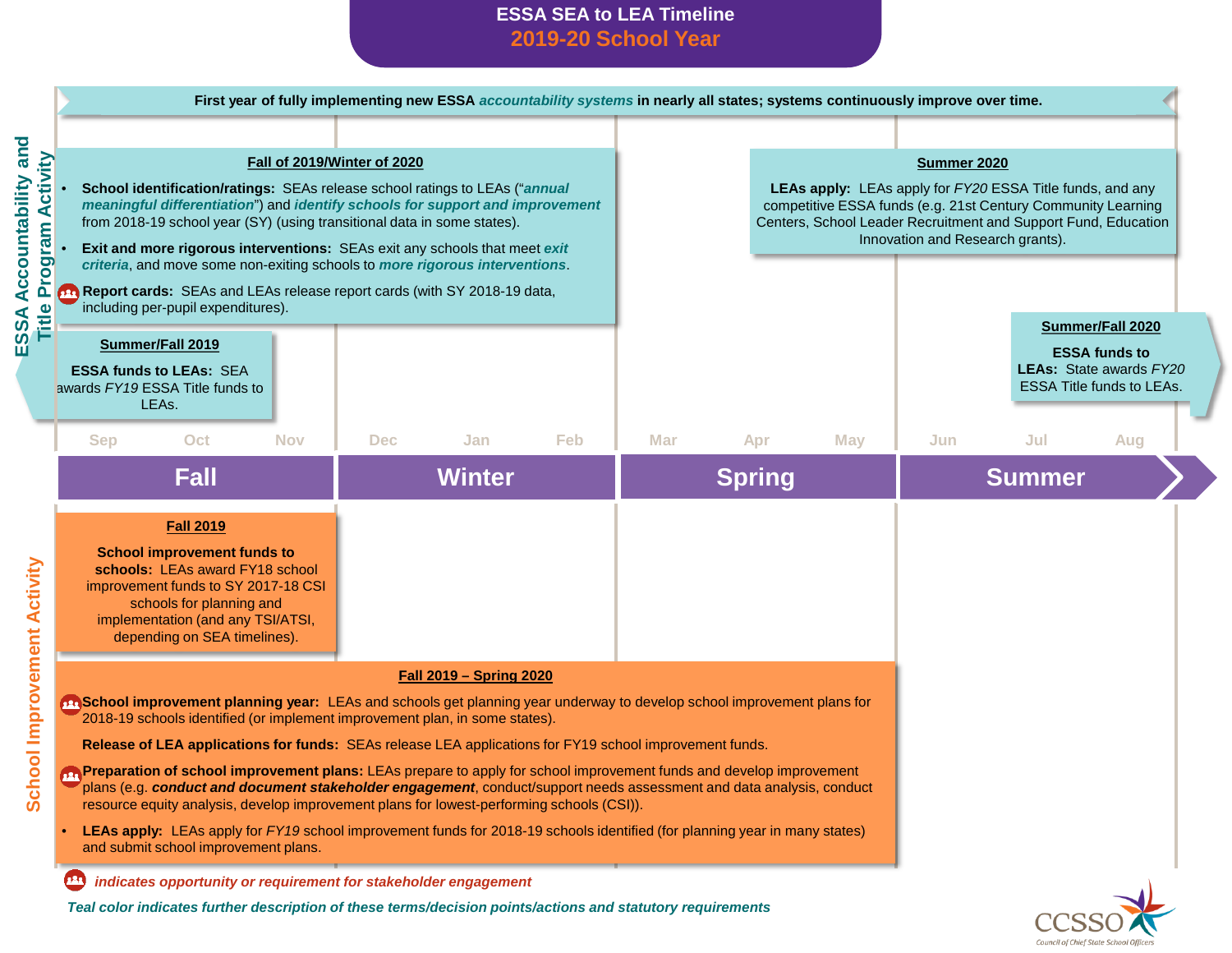#### **ESSA SEA to LEA Timeline 2020-21 School Year and Beyond**



 $257$ *indicates opportunity or requirement for stakeholder engagement*

*Teal color indicates further description of these terms/decision points/actions and statutory requirements*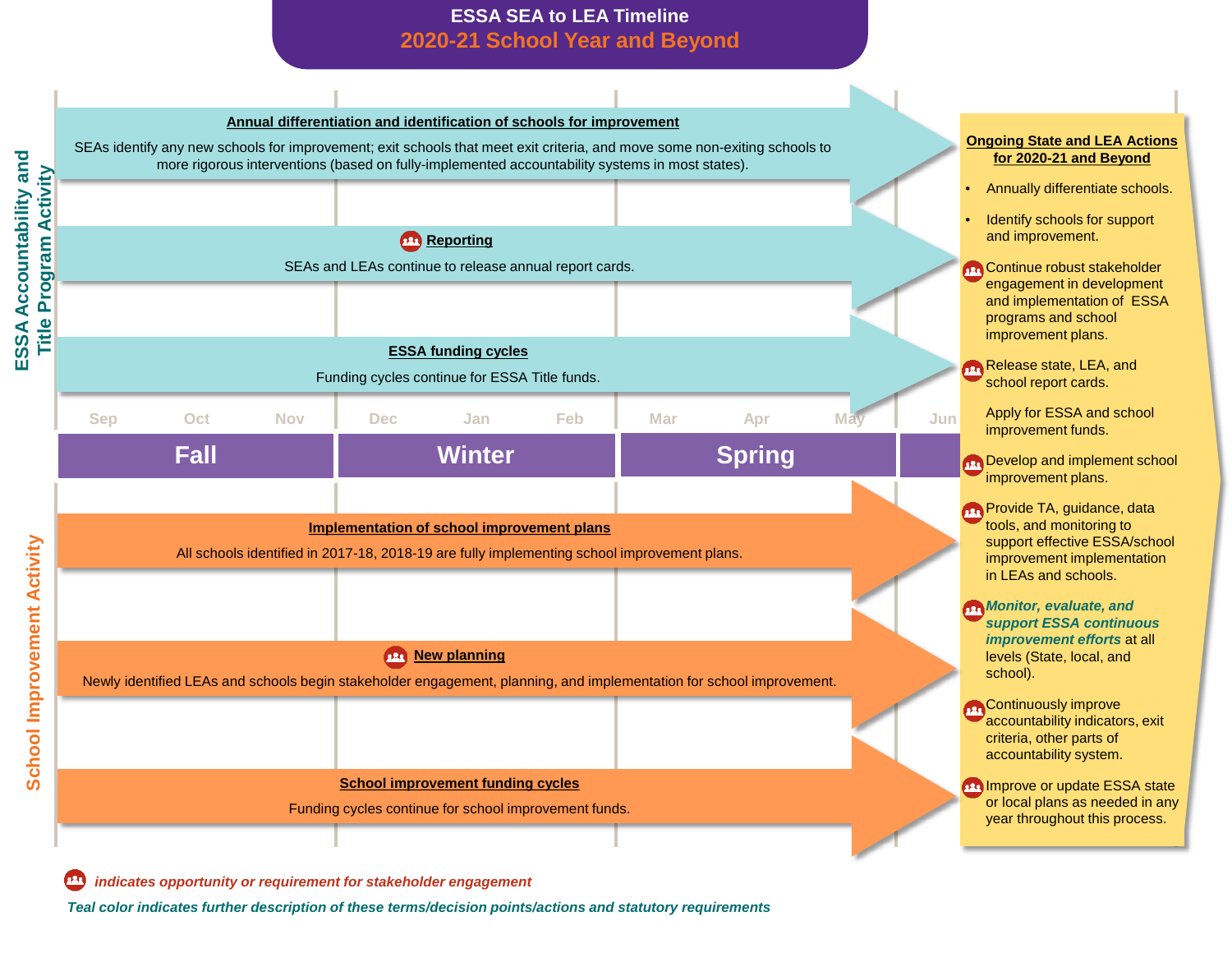

#### **Accountability system**

The policies and procedures state education agencies (SEAs) use to set goals for how well all students (and groups of students) should be doing academically, measure and identify how well schools do in meeting those goals, and support and improve schools and local education agencies (LEAs) that are failing to meet the state goals.<sup>1</sup>

In the first several years of new accountability systems under ESSA (i.e. starting in 2017-18), many SEAs will be phasing in and continuously improving new indicators, reporting data, and criteria for school improvement identification and exit, among other transitional changes.

#### **Annual meaningful differentiation**

The system used by SEAs to categorize schools based on performance on an accountability system, whether through a single summative rating (e.g. A-F, stars, index score), a dashboard of indicators, a matrix, or other approaches. The system must also identify schools that are in the bottom 5 percent of all Title I schools, schools that have graduation rates of less than 67 percent, schools that have a subgroup of students who are consistently underperforming, and schools that have a subgroup of students whose performance is so low that it is comparable to the performance of schools in the bottom 5 percent of schools.<sup>2</sup>

#### **Additional Targeted Support and Improvement (ATSI)**

In the Every Student Succeeds Act (ESSA), these are schools that have been identified for additional targeted support and improvement by the SEA because one or more groups of students in the school are performing at the same level as the lowest performing 5 percent of Title I schools in the state. A state's ATSI schools are either as a subset of all schools in the state or a subset of TSI schools, depending on the state's identification rules. ATSI schools put together an improvement plan to be approved by the LEA.

SEAs vary in how often they identify ATSI schools, ranging between annually and every three years. ESSA requires SEAs to begin identifying schools for ATSI in 2018-19 (*see ESSA §1111(d)(2)(D)*).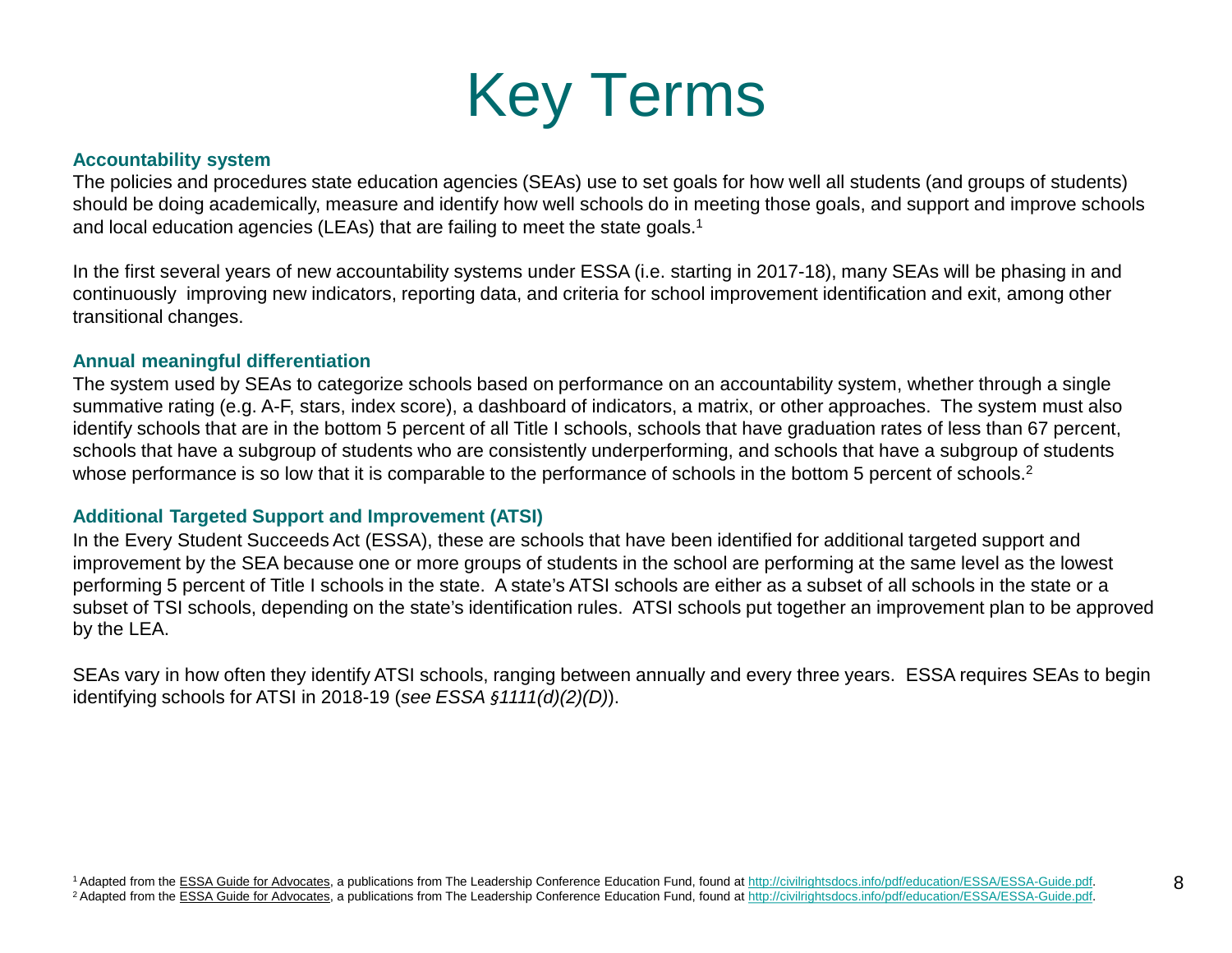

#### **Comprehensive Support and Improvement (CSI)**

A category of schools in which a large share of students are not meeting SEA goals. These include schools in the bottom 5 percent of all Title I schools in the state based on the SEA's system of annual meaningful differentiation, schools with graduation rates below 67 percent, and additional targeted support and improvement schools that have not improved (i.e. schools with chronically underperforming subgroups). These schools must design and implement a support and improvement plan which is comprehensive and designed to raise achievement for all students in the school.3

While most SEAs identify CSI schools every 3 years (starting in 2018-19), some SEAs identify schools annually or every 2 years.

#### **Exit criteria**

Under ESSA, schools that are identified for comprehensive support and improvement (CSI) or for additional targeted support and improvement (ATSI) must meet certain performance criteria ("exit criteria") after a certain number of years, determined by the SEA. If a CSI school does not meet its exit criteria, it must implement more rigorous improvement interventions, which are determined by the SEA. If an ATSI school does not meet its exit criteria, the SEA must identify the school for CSI.

#### **Identifying schools for support and improvement**

ESSA requires SEAs to identify schools for support and improvement on a regular basis, and schools and LEAs then create school improvement plans in partnership with stakeholders to inform the supports and interventions for those identified schools. At a minimum, states must identify three categories of schools. (*See Comprehensive Support and Improvement, Targeted Support and Improvement, and Additional Targeted Support and Improvement for further information on school identification).* 

ESSA requires SEAs to transition their systems from school identification under NCLB/ESEA Waivers to ESSA's rules for identification. Most SEAs will make this transition in the 2018-19 school year, as their accountability systems (e.g. new indicators, weighting of indicators, etc.) are more fully transitioned. For school years 2016-17 and 2017-18, the U.S. Department of Education provided guidance outlining options for SEAs for identifying schools and using school improvement funds to support those schools in the transition to ESSA, either using prior methods under NCLB/ESEA waivers or moving to methods required under ESSA. (*See U.S. Department of Education transition guidance letters to states dated [March 2016,](https://www2.ed.gov/programs/sif/sigdirapplicationltr3292016.pdf) [April 2017,](https://www2.ed.gov/policy/elsec/leg/essa/dcltr410207.pdf) and [January 2018](https://www2.ed.gov/policy/elsec/leg/essa/sigflexibilitiesdci.pdf)*).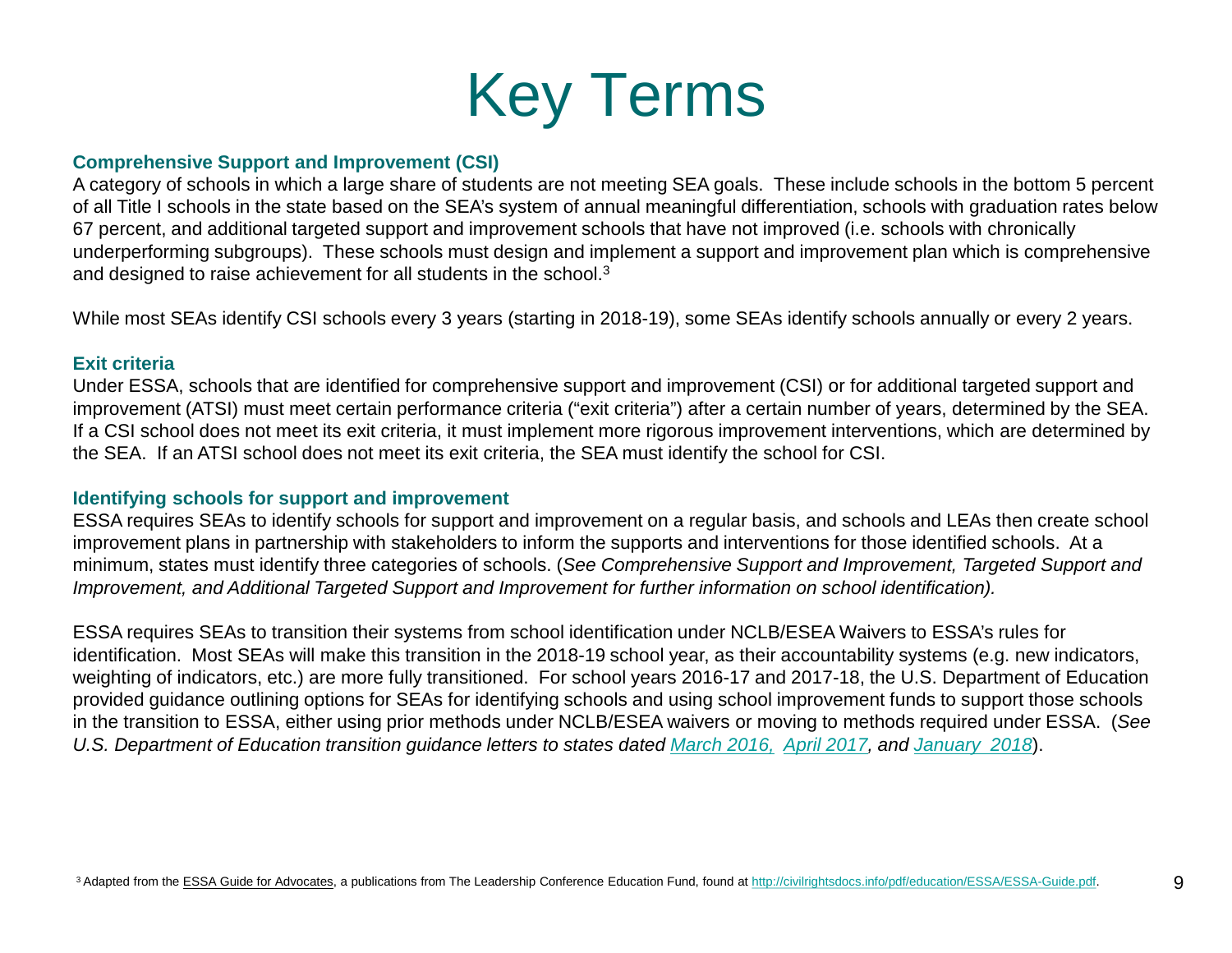

#### **LEA application for ESSA funds**

Each summer, SEAs send LEAs their allocation of formula funds under ESSA (e.g. Title I, Title II Part A, Title III, Title IV of the Elementary and Secondary Education Act). For example, LEAs will typically first receive FY 2018 formula funds in summer of 2018. SEAs release an LEA application for these formula funds, usually in late Spring each year. In many states, the LEA plan template and this application for funds are one in the same. *(See LEA plan template.)* 

#### **LEA application for school improvement funds**

ESSA requires SEAs to reserve 7% of their Title I, Part A funds for purposes of serving schools identified for support and improvement. SEAs may provide these funds to LEAs on a formula or competitive basis (or a combination of these approaches). In either case, LEAs must apply for school improvement funds.

SEA timelines for releasing the application and funding for school improvement will depend on several factors including when the SEA's accountability system is approved, when schools are identified, whether funds flow competitively to LEAs, and whether a planning year is expected.

#### **LEA plan (or LEA consolidated plan)**

Each LEA receiving formula funds under ESSA (e.g. Title I, Title II, Title III, and Title IV) must develop an LEA plan that outlines strategies and priorities for the use of those funds in improving education, particularly in schools serving low-income students. LEAs must develop these plans in consultation with stakeholders (*see ESSA §1112(a)(1)(A)*), and the plans must be approved and monitored by the SEA (*see ESSA §1112(a)(3)*). SEAs and LEAs have the opportunity to align SEA and LEA ESSA plan priorities and strategies, and LEAs should also align their LEA ESSA plan with their LEA's strategic vision (e.g. district strategic plan).

In the transition from NCLB and ESEA waivers, most SEAs will release new LEA plan templates and questions for LEAs to fill out in winter/spring of 2018. The design of the new templates and the development of state plans are opportunities for ongoing and new stakeholder engagement, as well as opportunities for more coordinated priorities and supports to schools across the state and local levels. (*See LEA plan template*).

Although some SEAs may require LEAs to simultaneously submit LEA plans and school improvement plans to receive funds, each document has a separate purpose and focus: LEA plans are focused across a variety of activities in all schools (e.g. teacher and leader development, afterschool, supports for students, etc.) – with a particular focus on serving low-income students, while school improvement plans are focused on improvement strategies for those schools not meeting minimum performance criteria for all or certain groups of students. (*See School improvement plans*.)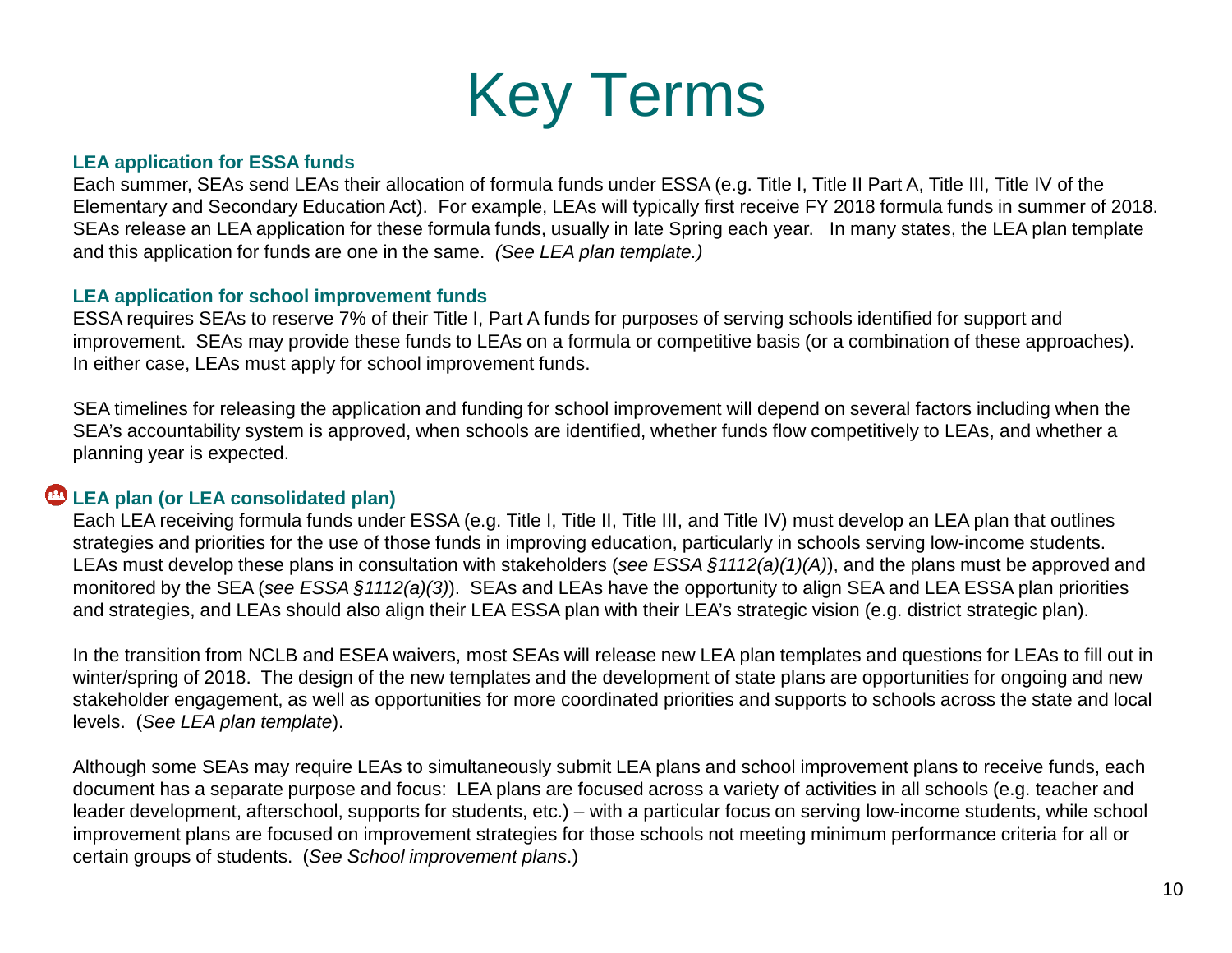

#### **LEA plan template (or LEA consolidated plan template)**

In the transition to ESSA, each SEA creates or revises an existing LEA plan template for LEAs to follow when they submit their LEA plans for ESSA funds. Most SEAs will release this new LEA plan template and questions in winter/spring of 2018. The design of the new templates and the development of state plans are opportunities for ongoing and new stakeholder engagement, as well as opportunities for more coordinated priorities and supports to schools across the state and local levels.

Note: In many states, the LEA plan template and application for funds are one in the same.

#### **Monitoring, evaluation, and continuous improvement**

SEAs are responsible for monitoring the use of Title I school improvement set-aside funds in school districts (*see ESSA §1003(b)(2)(B)*), and states are required to monitor and periodically review CSI plans for continuous improvement (*see ESSA §1111(d)(1)(B)*). LEAs have similar monitoring responsibilities for school-level uses of funds. ESSA also sets expectations across Titles that the SEAs will periodically evaluate or review and improve plans and strategies (see, for example, *ESSA §4203(a)(14), and §1111(a)(6)(A)(ii)*).

SEAs and LEAs must determine their methods and structures for the monitoring, evaluation, and continuous improvement of systems and strategies, including how they will connect state and local processes and what partners they might include in this work. For example, the work could include an evaluation and research lead at the SEA or an outside evaluation and research entity.

SEAs and LEAs can set explicit expectations in guidance, templates, and technical assistance around continuous improvement efforts such as reviewing the impact of promising strategies and interventions employed; implementing tools to help districts and schools consider next steps if an intervention or support structure is not having the intended impact; and conducting ongoing stakeholder engagement to inform the improvement of plans and strategies.

As states implement their new accountability systems and have the chance to review new data from these systems, they could consider, for example, whether their exit criteria remain aligned with their vision and theory of action for the system, using ESSA implementation as an opportunity to continuously improve and align these criteria. Additionally, for schools that have not met their exit criteria and need more rigorous intervention (*see ESSA §1111(d)(C)(3)*), SEAs and LEAs can support the implementation of evidence-based interventions with strong evidence ratings and determine the increased levels of support in these schools and the mechanisms for delivering it. SEAs and LEAs also have an opportunity to determine what ongoing supports and monitoring those recently exited schools might receive to ensure continued growth.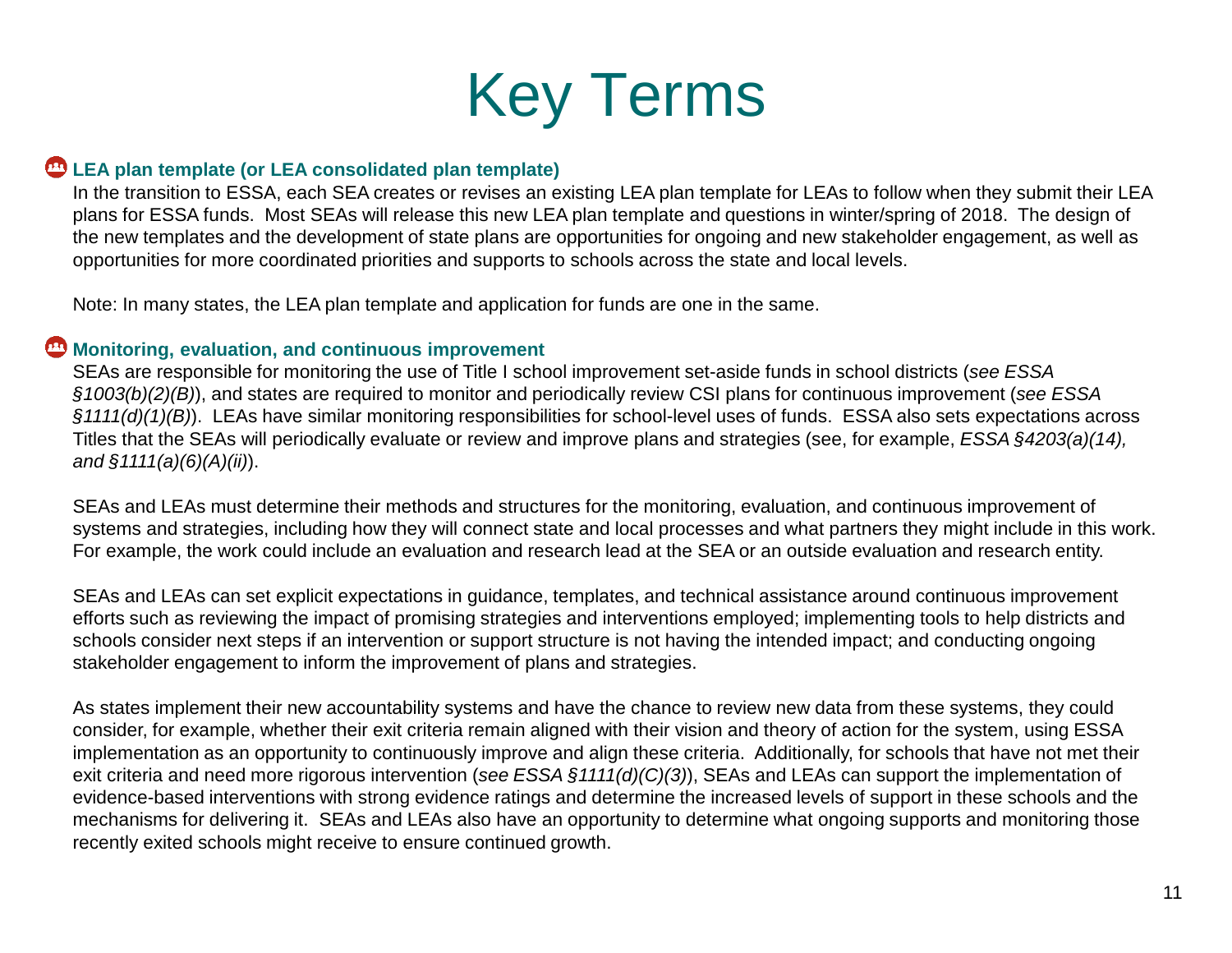

#### **More rigorous interventions**

Under ESSA, schools that are in comprehensive support and improvement or that have chronically low-performing subgroups must meet certain performance criteria ("exit criteria") after a certain number of years (determined by the SEA) or they must implement more rigorous improvement interventions, which are determined by the SEA.

#### **Planning year**

ESSA allows states to provide LEAs and schools with a planning year to prepare to implement school improvement supports and interventions in each school identified for improvement. SEAs, LEAs, and schools could choose to use a planning year for conducting those school improvement activities required under ESSA (see *ESSA §1111(d)(1)*), including:

- Conducting a school-level needs assessment to inform school improvement,
- Identifying evidence-based interventions,
- Identifying resource inequities,
- Conducting stakeholder engagement around developing a school improvement plan, and
- Creating the school improvement plan itself.

They could also consider implementing best practices such as deeper diagnostic review, LEA-level needs assessments and resource equity reviews, cycles of learning and continuous improvement, and providing guidance and technical assistance to LEAs and schools.

Even in states that do not offer a planning year, the required activities mentioned above must take place each time a school is identified prior to school improvement plans being implemented in a school – including robust stakeholder engagement.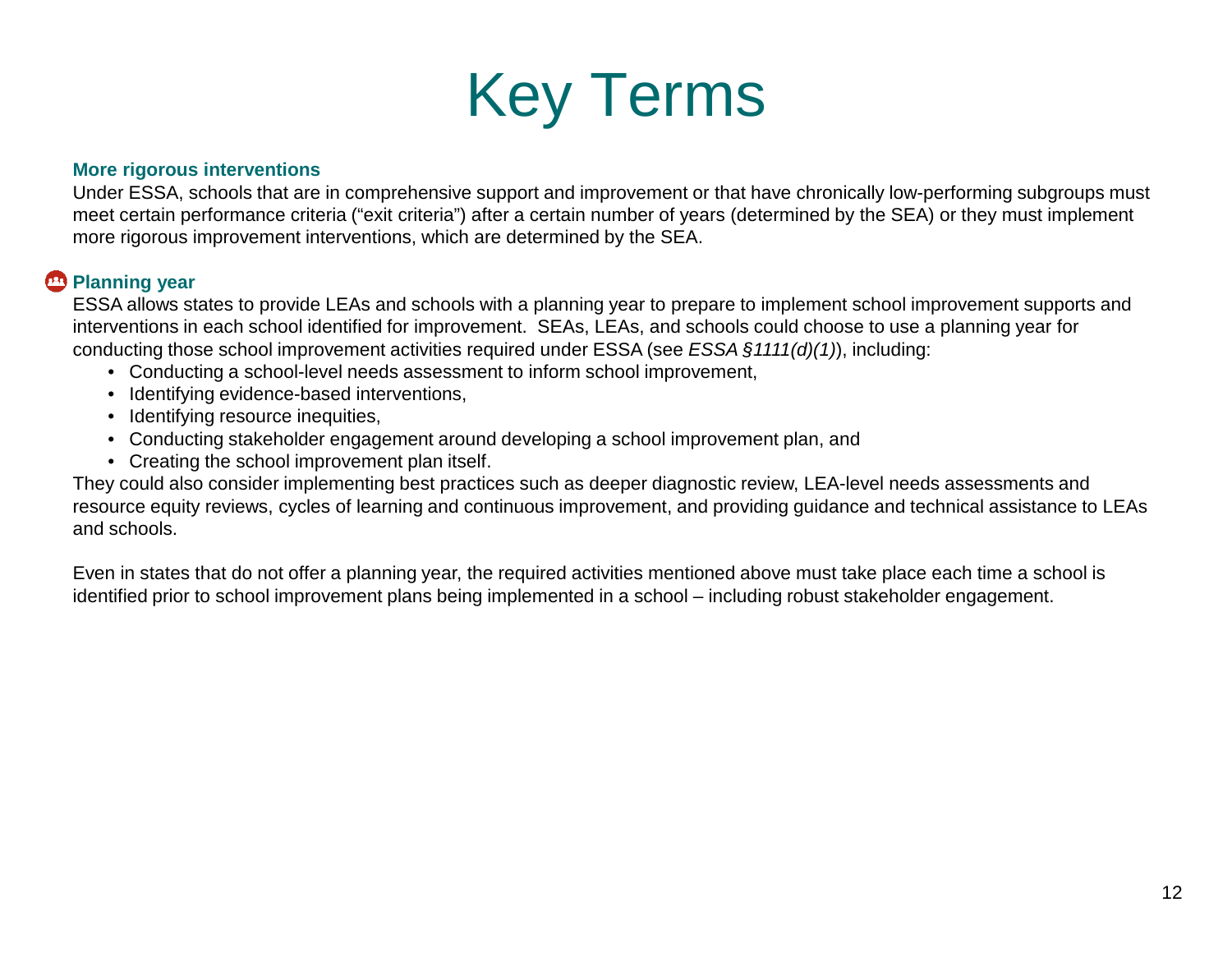## Key Terms

#### **Report cards**

Each year, SEAs and LEAs are required under ESSA to report on multiple, disaggregated measures about schools across districts and the state, including on the accountability measures approved in states' ESSA plans (*see ESSA §1111(h)*), and district- and school-level per-pupil expenditures (beginning in 2017-18) per ESSA's new fiscal transparency requirements (*see ESSA section 1111(h)(1)(C)(x) and (2)(C)*). Accountability and other student-related data must be separated (i.e. disaggregated) by student characteristics, including major racial and ethnic groups, family income, disability status, and language status. Some data must also be disaggregated by gender, foster care status, homeless status, military connected status, and migrant status.

SEAs and LEAs should make these potentially robust data elements as actionable and easy to interpret as possible, in order for them to best inform needs assessments, supports, and interventions for school improvement. SEAs and LEAs have the opportunity to create user-friendly dashboards, tools, and technical assistance sessions to help LEA leaders, school leaders, and other stakeholders understand and use the data for improvement purposes. In designing and continuously improving the report cards, SEAs and LEAs should continue their robust stakeholder engagement processes to gain input.

#### **Resource equity analysis**

ESSA creates two requirements for resource equity analyses that can help provide clear data and support to schools and stakeholders, particularly as school improvement plans are being developed:

(1) States must periodically review resource allocations across schools in LEAs serving a significant number of CSI and TSI schools. (*See ESSA §1111(d)(3)(A)(ii)*)

(2) Schools identified for "additional targeted support" in which a school has one or more significantly low-performing subgroups must identify resource inequities (at the LEA and/or the school budgeting level) to be addressed by the school improvement plan (*see ESSA §1111(d)(2)(C)*). This analysis would typically take place during the development of the school improvement plan (e.g. planning year).

Guidance, tools, and templates can help LEAs and their schools to prepare for this resource equity analysis.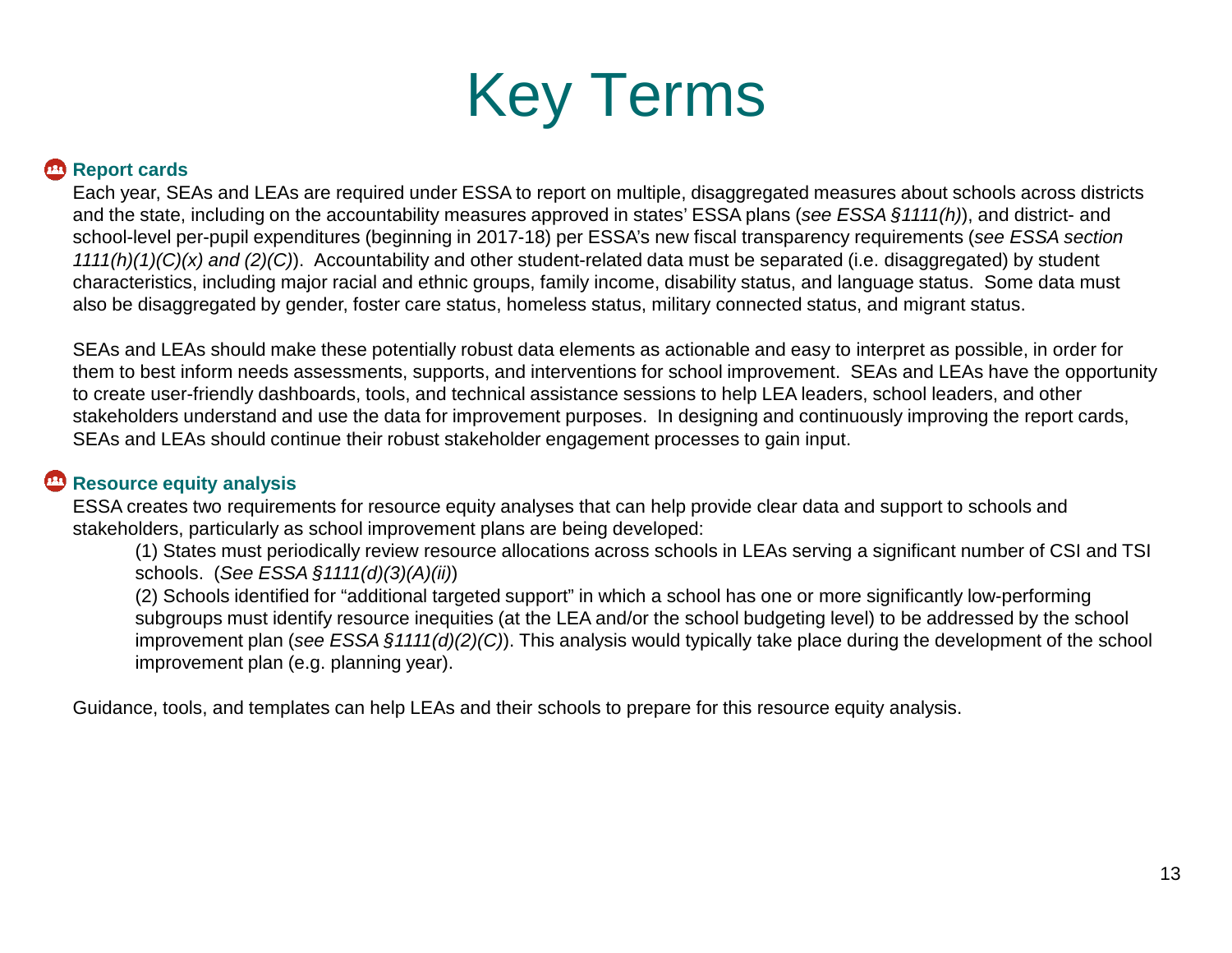

#### **B** School improvement plan

Each school identified for support and improvement under a SEA accountability system must develop a school improvement plan. This is a plan that the school designs and implements to raise student achievement and success on either a comprehensive (meaning for all the students in the school) or targeted (meaning for a subgroup of students in a school) basis once the school has been identified for support and improvement. LEAs and schools are required under ESSA to develop school improvement plans that are informed by an assessment of the needs of the particular school, developed with stakeholder input (e.g. parents, teachers, and principals), and that implement evidence-based strategies.4

LEAs lead the development of school improvement plans for schools identified for Comprehensive Support and Improvement (CSI), while schools lead the development of plans for schools identified for Targeted Support and Improvement (TSI) and Additional Targeted Support and Improvement (ATSI).

ESSA requires CSI and TSI/ATSI plans to be developed "in partnership with stakeholders (including principals and other schools leaders, teachers, and parents)" (*see ESSA §1111(d)(1)(B) and §1111(d)(2)(B)*). Many LEAs and schools will use their planning year to engage stakeholders in the development of school improvement plans.

All SEAs have the option to provide a planning year to LEAs and their schools to develop school improvement plans; however some SEAs may be requiring immediate implementation of school improvement supports and interventions. In states that forgo a planning year, LEA and school stakeholder engagement must begin as school improvement plans are developed over Summer or Fall, prior to implementation in Fall/Winter.

In the transition to ESSA (2016-17 and 2017-18 school years), SEAs can choose whether to identify schools and support interventions under NCLB/ESEA Waiver processes or under the new ESSA school identification processes. For this reason, school improvement planning and implementation is likely to be different in 2016-17 and 2017-18 compared to 2018-19 and beyond. (*See U.S. Department of Education transition guidance letters to states dated [March 2016,](https://www2.ed.gov/programs/sif/sigdirapplicationltr3292016.pdf) [April 2017,](https://www2.ed.gov/policy/elsec/leg/essa/dcltr410207.pdf) and [January 2018](https://www2.ed.gov/policy/elsec/leg/essa/sigflexibilitiesdci.pdf)*).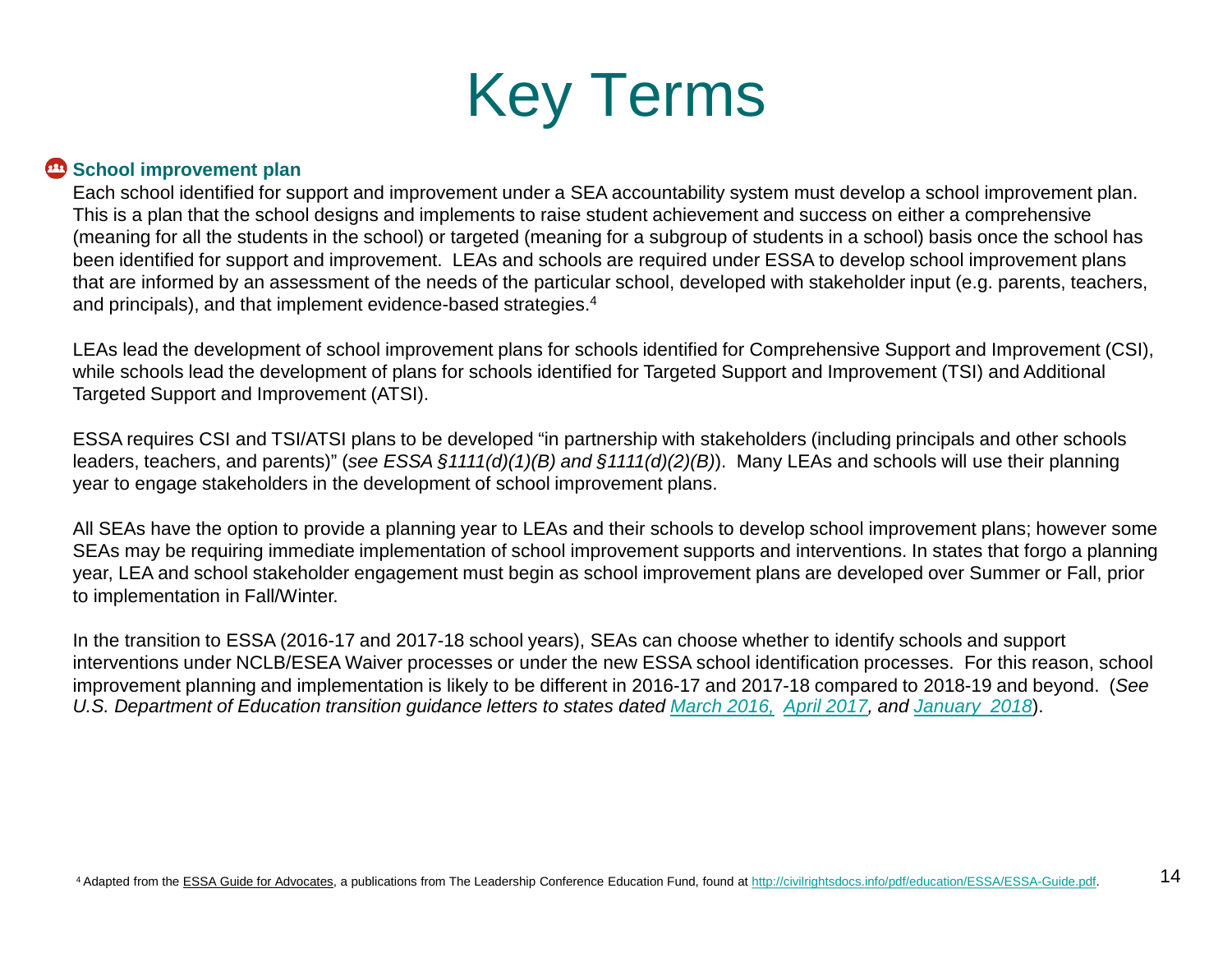

#### **B** School improvement plan resources

As LEAs and schools prepare to develop school improvement plans in partnership with stakeholders, SEAs and LEAs can provide relevant tools, supports, and guidance to help maximize the effectiveness of the plans. For example, SEAs and LEAs can help identify "evidence-based" practices required to be included in school improvement plans (See ESSA *§8101(21)(B) and §1003*). They can provide guidance on meaningful, robust stakeholder engagement around school improvement plans. They can also provide tools such as school improvement plan templates, needs assessment formats, guidance and technical assistance on how to conduct deeper diagnostic reviews and cycles of inquiring for determining school improvement supports. SEAs are also required to provide technical assistance to LEAs serving significant numbers of schools in comprehensive and targeted support and improvement (*see ESSA §1111(d)(3)(iii)*).

#### **Targeted Support and Improvement (TSI)**

A category of schools that are identified through the SEA accountability system because they have one or more groups of students who are consistently underperforming. These schools must design and implement a targeted support and improvement plan that is approved by the district and is designed to raise achievement for the group(s) of students that is (are) consistently underperforming.5

SEAs identify TSI schools each year (*see ESSA §1111(c)(4)(C)(iii)*).

#### **Transition year**

ESSA requires a transition from SEA accountability and school identification systems under the No Child Left Behind Act (NCLB) and ESEA Waivers to the new systems required under the law. Over the 2017-18 and 2018-19 school years, many states will go through significant transitions in accountability and school identification, including testing out and adding new indicators, collecting new data, and bringing online new criteria for identifying schools in need of support and improvement. Given this, 2019-2020 is likely to be the first year that many SEA systems of accountability and school identification will be fully in place.

\*SEAs will also continuously improve accountability systems and identification of schools over time.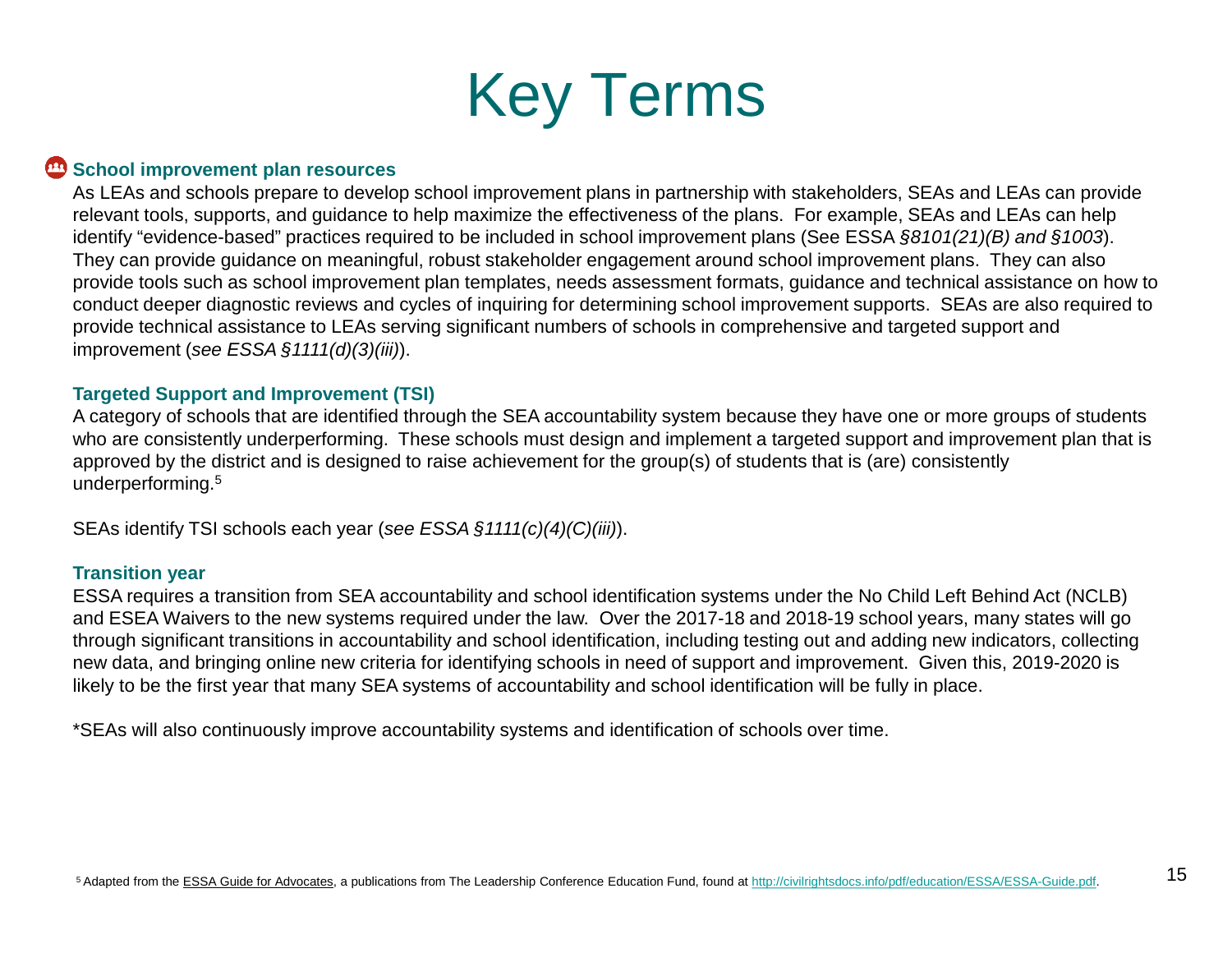

#### **Accountability Resources**

[States' Continued Commitment to Next-Generation Accountability Systems](https://www.ccsso.org/sites/default/files/2017-12/CCSSO%20Accountabilty%20Principles.pdf) (CCSSO)

[CCSSO Accountability and Reporting Resource Library](https://resourcelibrary.ccsso.org/) (CCSSO)

#### **School Improvement Resources**

[CCSSO Principles of Effective School Improvement Systems](https://www.ccsso.org/resource-library/ccsso-principles-effective-school-improvement-systems) (CCSSO)

[Building the State to Local Architecture for School Improvement –](http://educationcounsel.com/?publication=building-state-local-architecture-school-improvement) 11 Key Levers to Support Leaders in Implementing a Robust System under ESSA (EducationCounsel)

[ESSA Leverage Points: 50-State Report on Promising Practices for Using Evidence to Improve Student](https://results4america.org/wp-content/uploads/2018/01/RFA-ESSA-50-State-Report_final.pdf) Outcomes (Results for America)

#### **Evidence Reviews for School Improvement under ESSA**

[Review of Evidence: Arts Integration Research Through the Lens of the Every Student Succeeds Act \(ESSA\)](http://www.wallacefoundation.org/knowledge-center/pages/essa-arts-evidence-review-report.aspx) (American Institutes for Research)

[School Leadership Interventions Under the Every Student Succeeds Act: Evidence Review, Updated and](http://www.wallacefoundation.org/knowledge-center/pages/school-leadership-interventions-every-student-succeeds-act-volume-1.aspx) Expanded (RAND)

[Social and Emotional Learning Interventions Under the Every Student Succeeds Act: Evidence Review](http://www.wallacefoundation.org/knowledge-center/pages/sel-interventions-under-essa-evidence-review.aspx) (RAND)